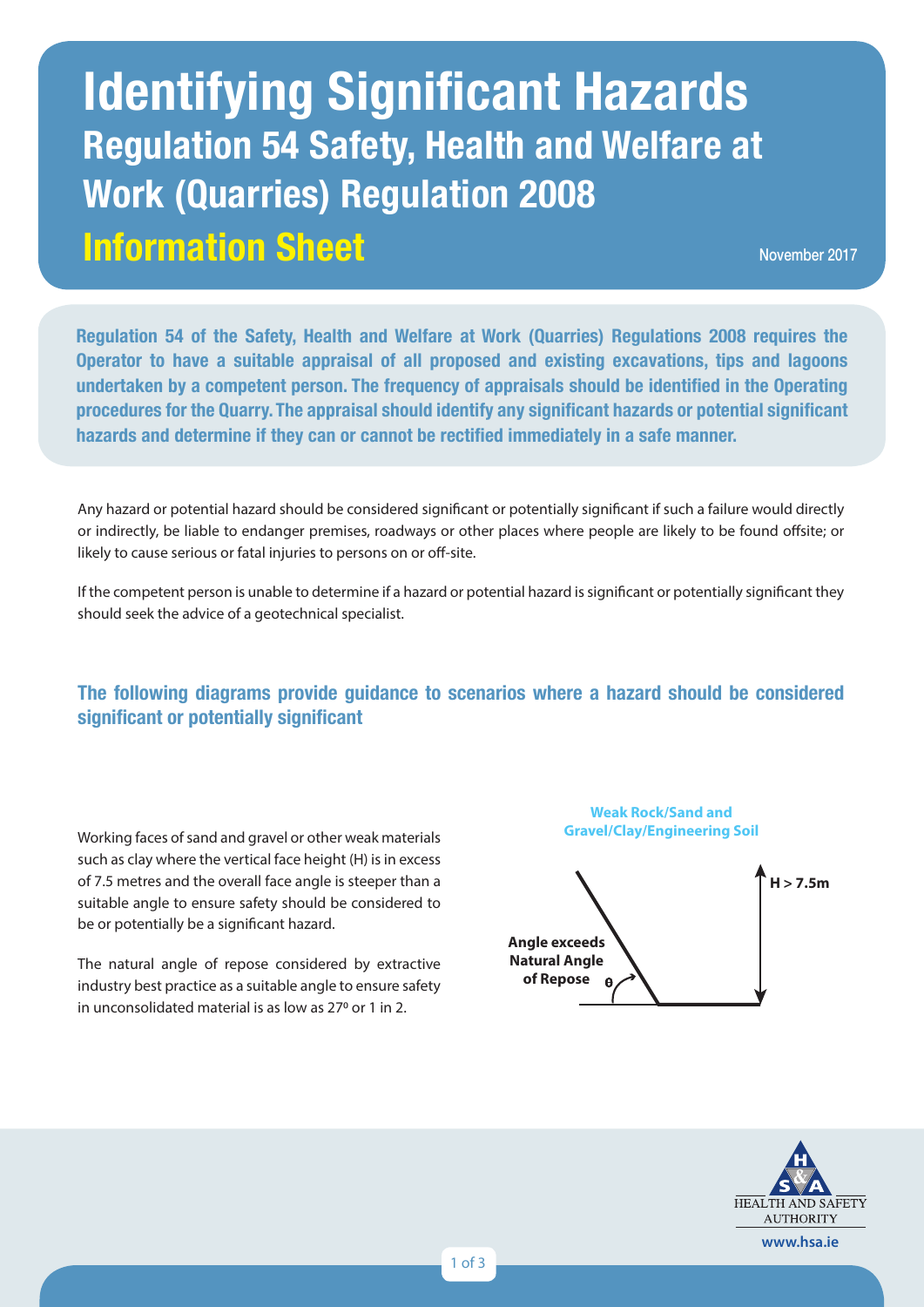Where the face height of an excavation in a particular area of a quarry is worked or is planned to be worked exceeds 20 metres then this is a significant hazard and the Operator must ensure that a geotechnical assessment is carried out.

There are no mitigating factors, a geotechnical assessment is mandatory.

Where multiple benches have been worked or are being worked and the bench widths or the overall face angle may be inadequate to ensure quarry stability then this should be considered a significant or potentially significant hazard.

The extractive industry best practice is an overall face angle of 45<sup>o</sup> or 1 in 1 though this depends upon local conditions.

Based on extractive industry best practice the quarry face may also potentially be considered a significant hazard if the overall bench height (Hb) is greater than 30m.

If there is a structure, tip or stockpile close to the quarry face edge it should be considered that this is a significant or potentially significant hazard irrespective of any excavation face height, depth or angle. Other factors should also be considered, for example, the geology, location or proximity of a tip, location or proximity of infrastructure or private lands.

Although no minimum distance of encroachment of a quarry face to a structure, tip or stockpile is specified in the regulations any distance (L) less than 30 metres should be considered a significant or potentially significant hazard based on extractive industry best practice.

An appraisal of a tip or stockpile should indicate that the tip or stockpile should be considered a significant or potentially significant hazard if it has a vertical height in excess of 20 metres.



**Angle exceeds**



# **Multiple Quarry Benches Multiple Quarry Benches Multiple Quarry Benches**





**Stockpiles**



**Tip/Stockpile B**